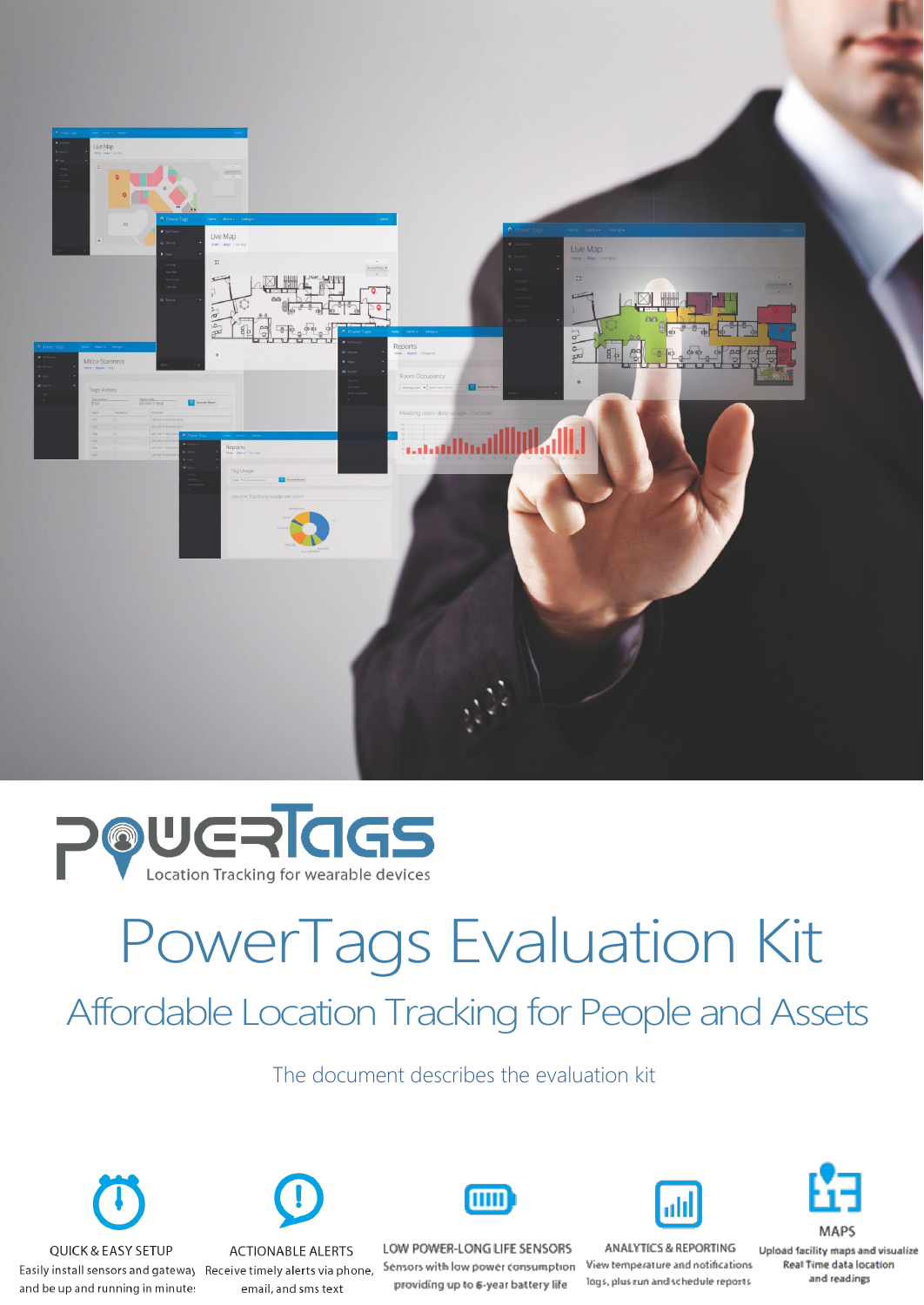

#### PowerTags evaluation Kit:

The PowerTags RFID evaluation Kit provides everything you need in order to demonstrate the capabilities of PowerTags Location tracking System.

Typical application the system can be used for:

Health Care

- Nursing homes patient tracking, nurse call system, staff's code white, wandering management
- Health care security and safety for the staff (Code White)
- Hospital patient tracking/flow
- Mass casualty event
- Hospital assets tracking Assets Logistic Tracking
- Retail chains inventory management and assets tracking
- Logistics chain management

Security and Monitoring

- Assets security monitoring (inc. CCTTV Cam integration)
- Visitors tracking Security geo fencing designated areas

Staff Monitoring and Securing

- Staff presence and arrival
- Staff tracking at high-risk areas (mining, defense, maritime, oil& gas)
- Staff monitoring un-authorized area access



### PowerTags Diagram Options:

#### The System components:

The systems components include readers/Tags and software

Both Gateways and Repeaters are able to detect and pinpoint tag location

PowerTags Gateways: The Gateway(readers) receives the signals from the RFID tags then it calculates the tag's signal strength and transfers this info to the Management System. The GW Reader is connected to the WAN/LAN via RJ45/CAT5 Ethernet Cable. The GW Reader is powered by an external power supply.

PowerTags Repeaters: The repeaters have the same functionality as the Gateways, however they are simpler to install! As they only require power-supply and **do not** require Network cable wiring.

The Repeaters pinpoint the tags locations and retransmit the data to the nearest gateway by wireless communication.